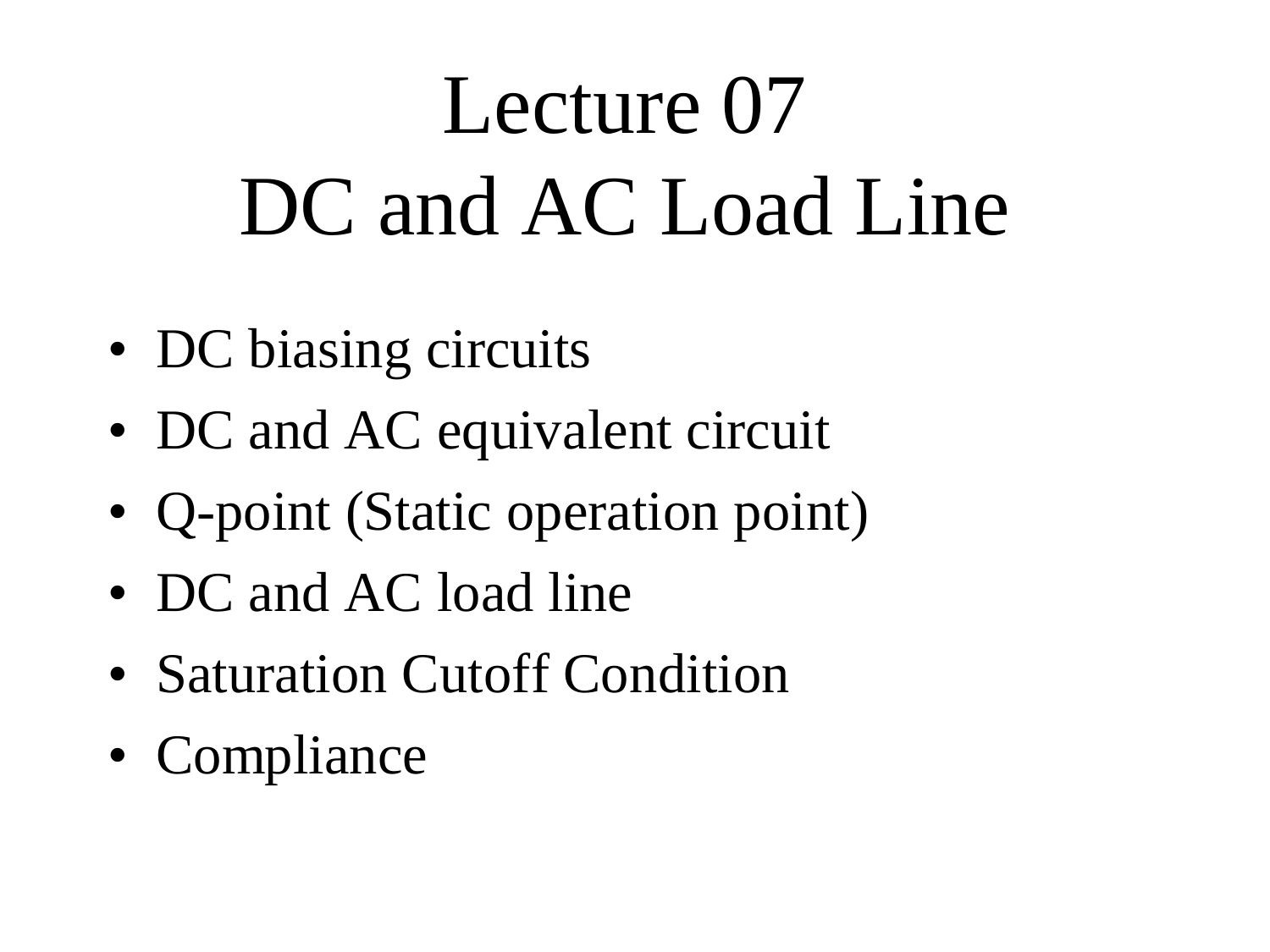#### Book Reference

- Electronic Devices and Circuit Theory by Robert Boylestad & Louis Nashelsky ( Prentice Hall )
- Electronic Devices by Thomas L. Floyd ( Prentice Hall )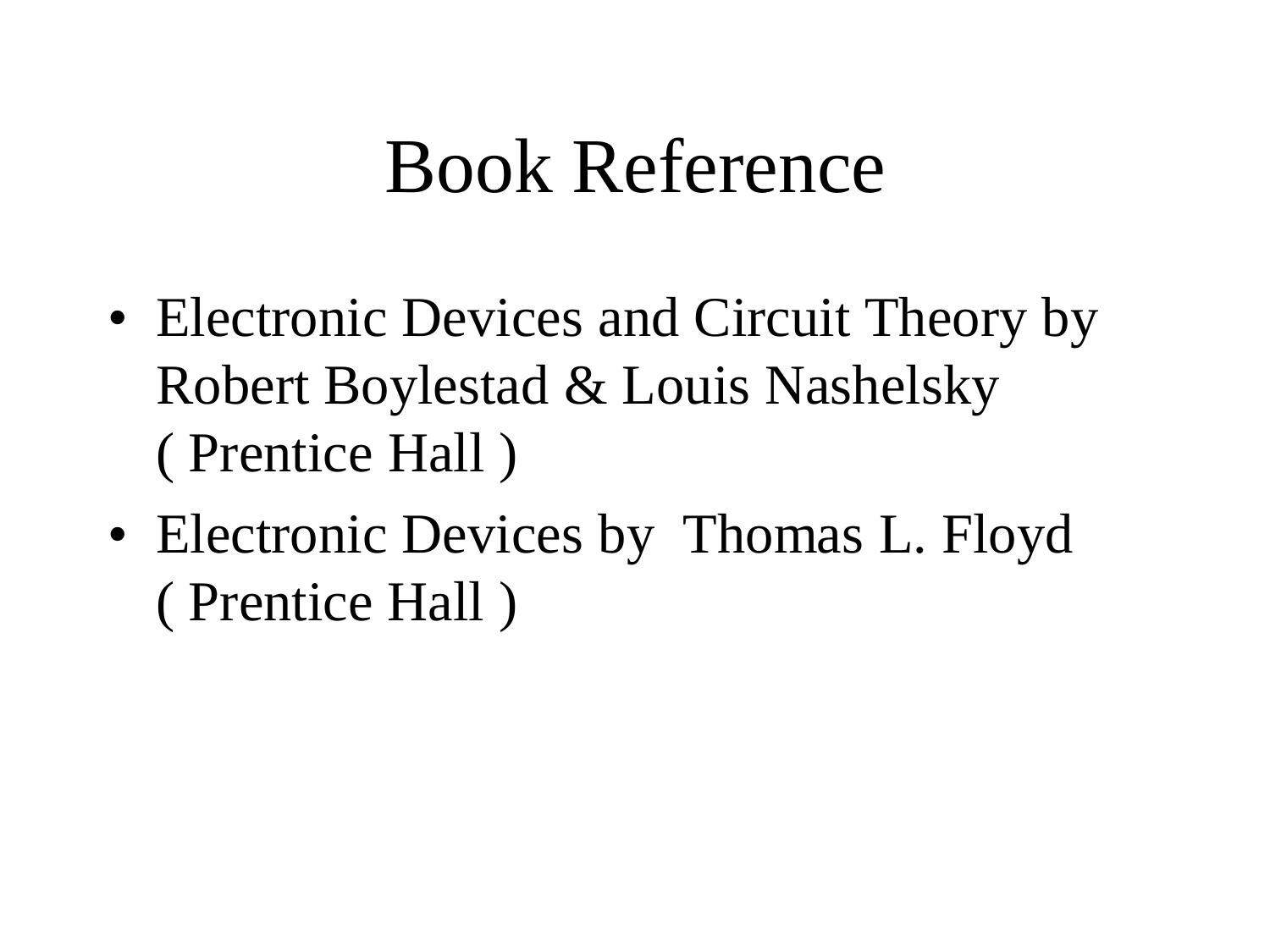## DC Biasing Circuits

- The **ac** operation of an amplifier depends on the initial **dc** values of  $I_B$ ,  $I_C$ , and  $V_{CE}$
- By varying  $I_B$  around an initial dc value,  $I_C$  and  $V_{CE}$ are made to vary around their initial dc values.
- **DC** biasing is a static operation since it deals with setting a **fixed (steady)** level of current (through the device) with a desired fixed voltage drop across the device.

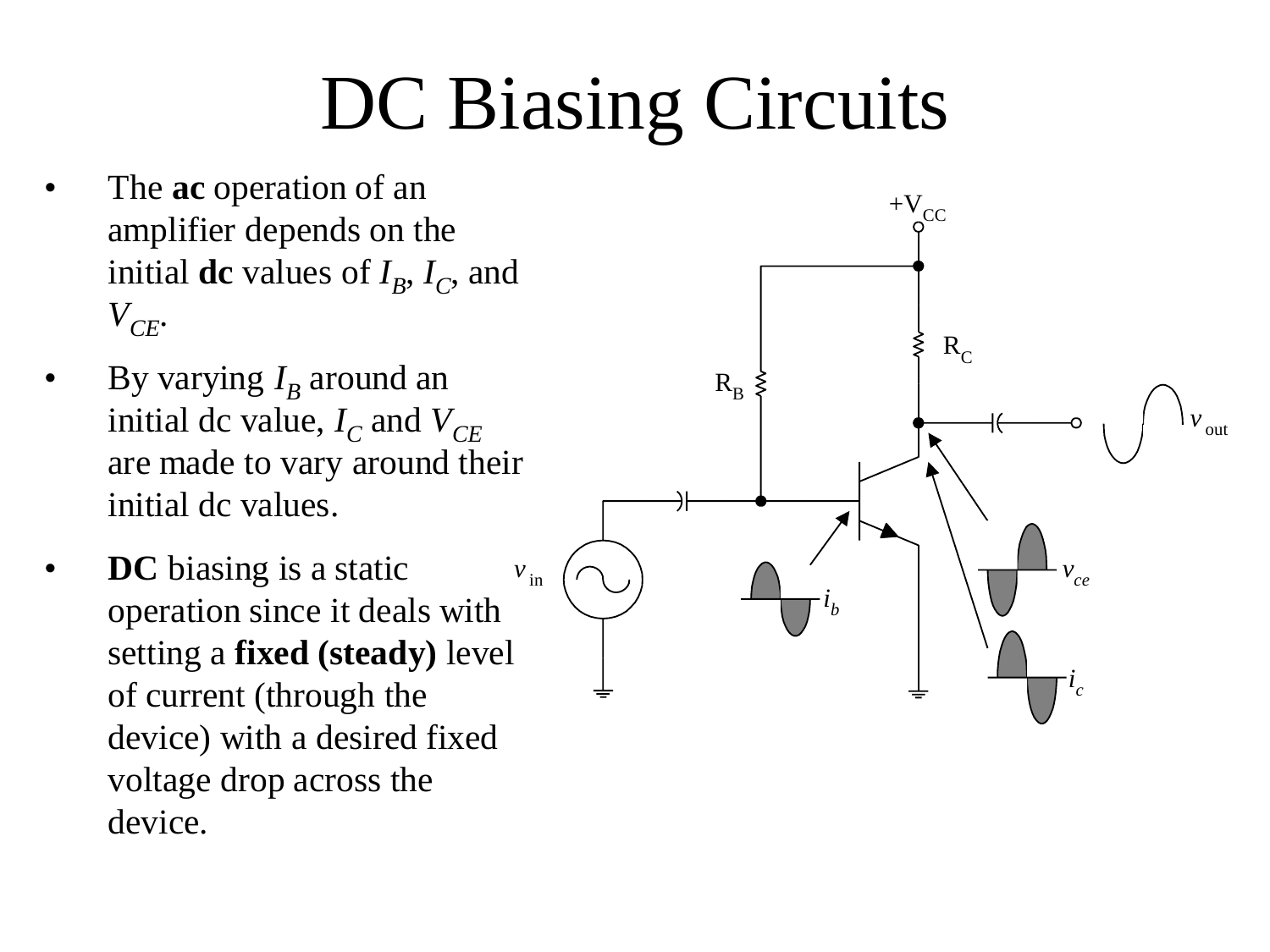## Purpose of the DC biasing circuit

- To turn the device "ON"
- To place it in operation in the region of its characteristic where the device operates most linearly, i.e. to set up the initial dc values of  $I_B$ ,  $I_C$ , and  $V_{CE}$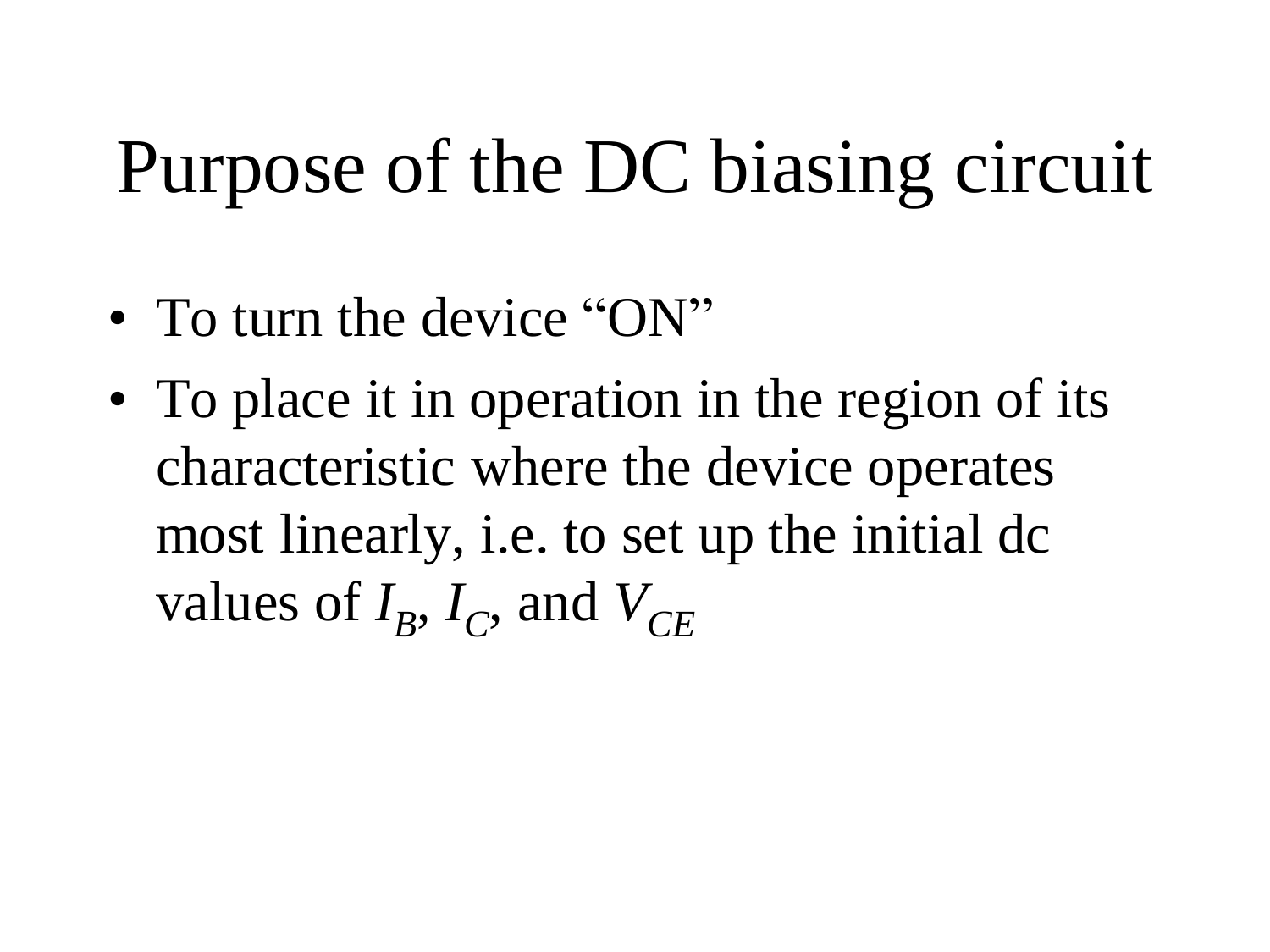# Voltage-Divider Bias

- The voltage divider (or potentiometer) bias circuit is by far the most commonly used.
- $R_{B1}$ ,  $R_{B2}$  $\Rightarrow$  voltage-divider to set the value of  $\rm V_B$  ,  $\rm I_B$

 $C<sub>3</sub>$ 

 $\Rightarrow$  to **short circuit** ac signals to ground, while not effect the DC operating (or biasing) of a circuit  $(R<sub>F</sub> \Rightarrow$  stabilizes the ac signals)

**→ Bypass Capacitor** 

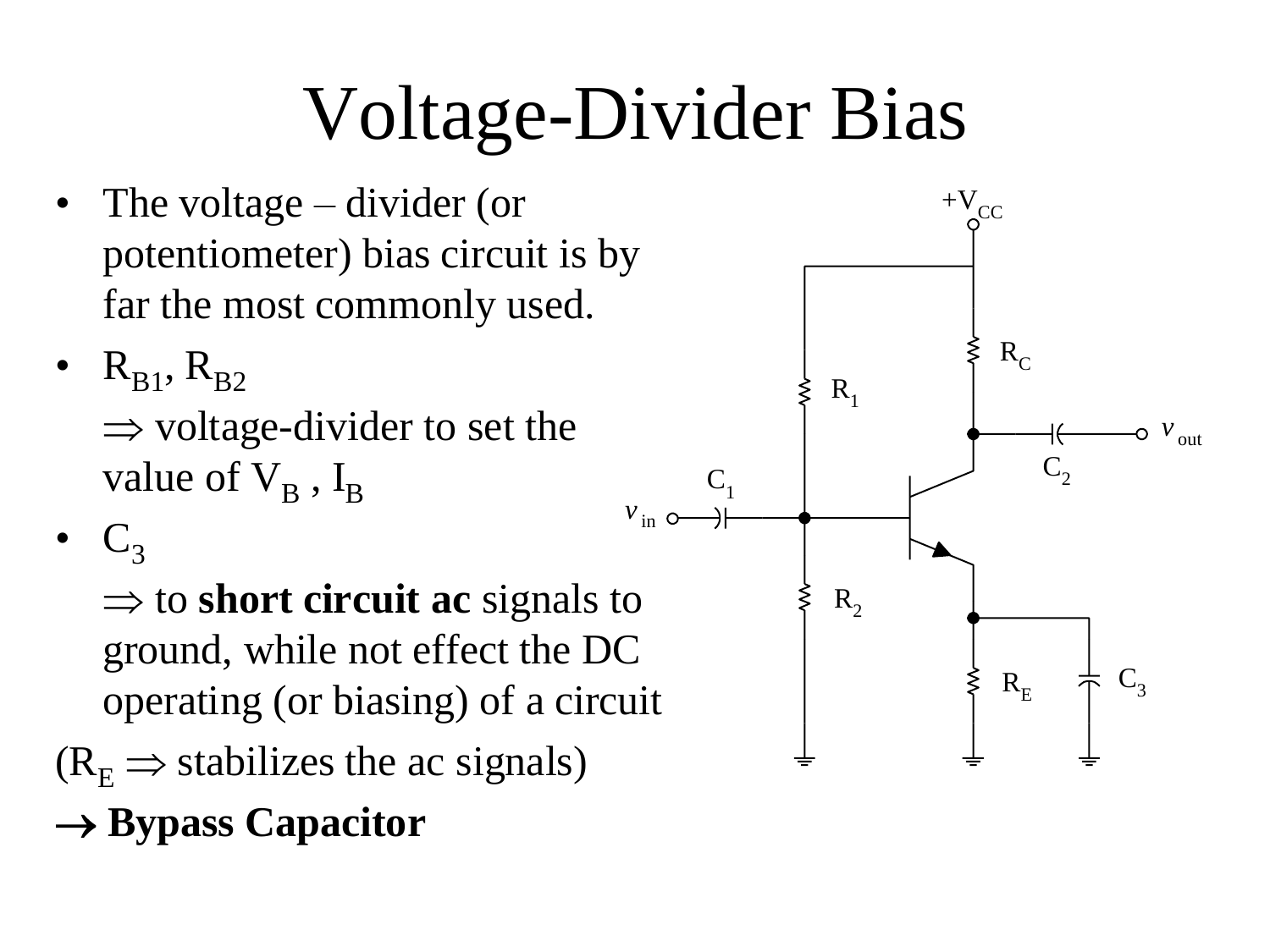#### Graphical DC Bias Analysis

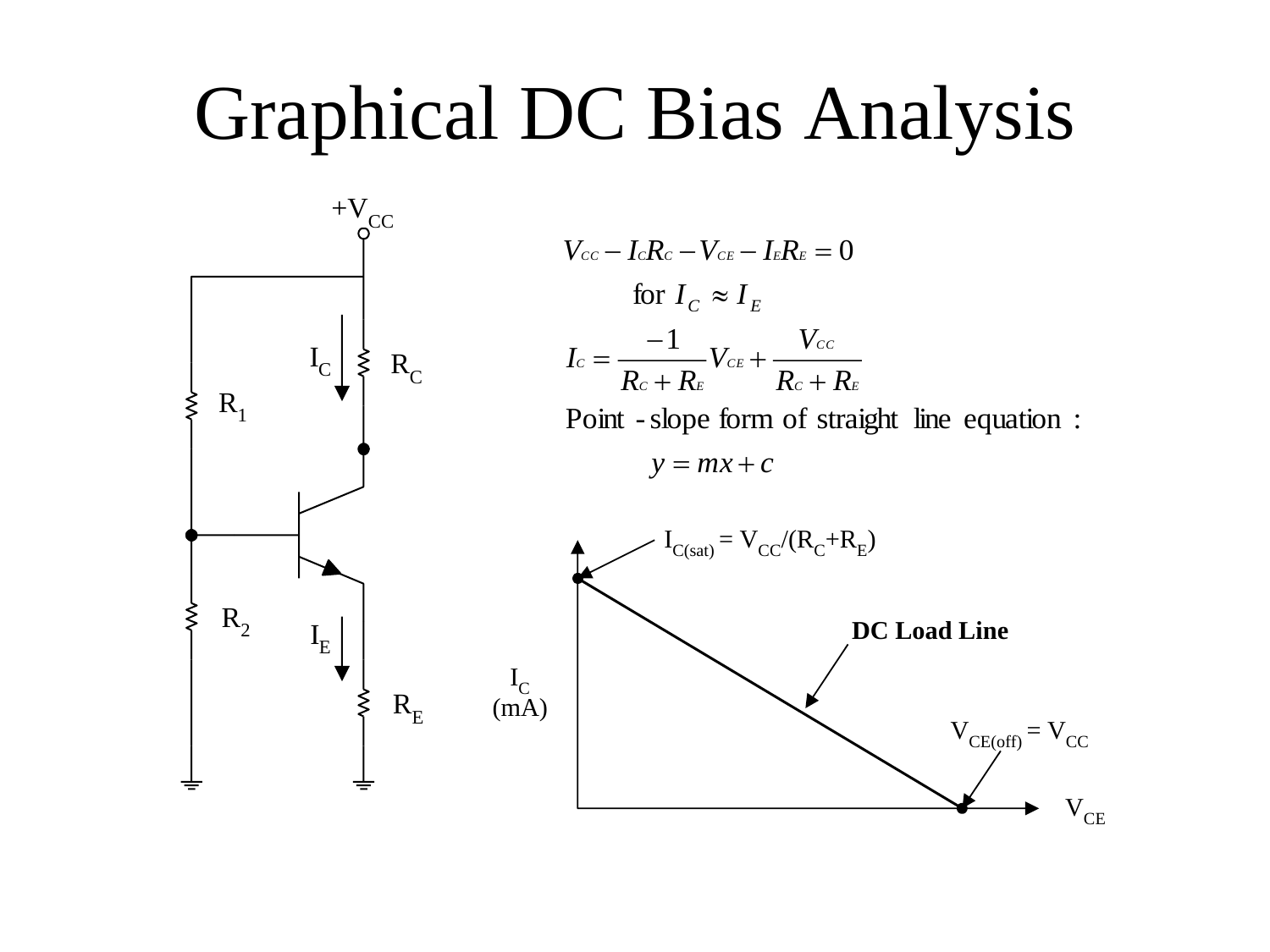### DC Load Line

#### •The straight line is know as the **DC load line**

•Its significance is that regardless of the behavior of the transistor, the collector current  $I_c$  and the collector-emitter voltage  $V_{CE}$  must always lie on the load line, depends ONLY on the  $V_{CC}$ ,  $R_C$  and  $R_{\rm E}$ 

•(i.e. The dc load line is a graph that **represents**  all the possible combinations of  $\mathbf{I}_\mathrm{C}$  and  $\mathbf{V}_\mathrm{CE}$  for **a given amplifier**. For every possible value of *I<sup>C</sup>* , and amplifier will have a corresponding value of *VCE*.)

•It must be true at the same time as the transistor characteristic. Solve two condition using simultaneous equation

 $\rightarrow$  graphically  $\rightarrow$  **Q-point !!** What is *I*<sub>C(sat)</sub> and *V*<sub>CE(off)</sub>?

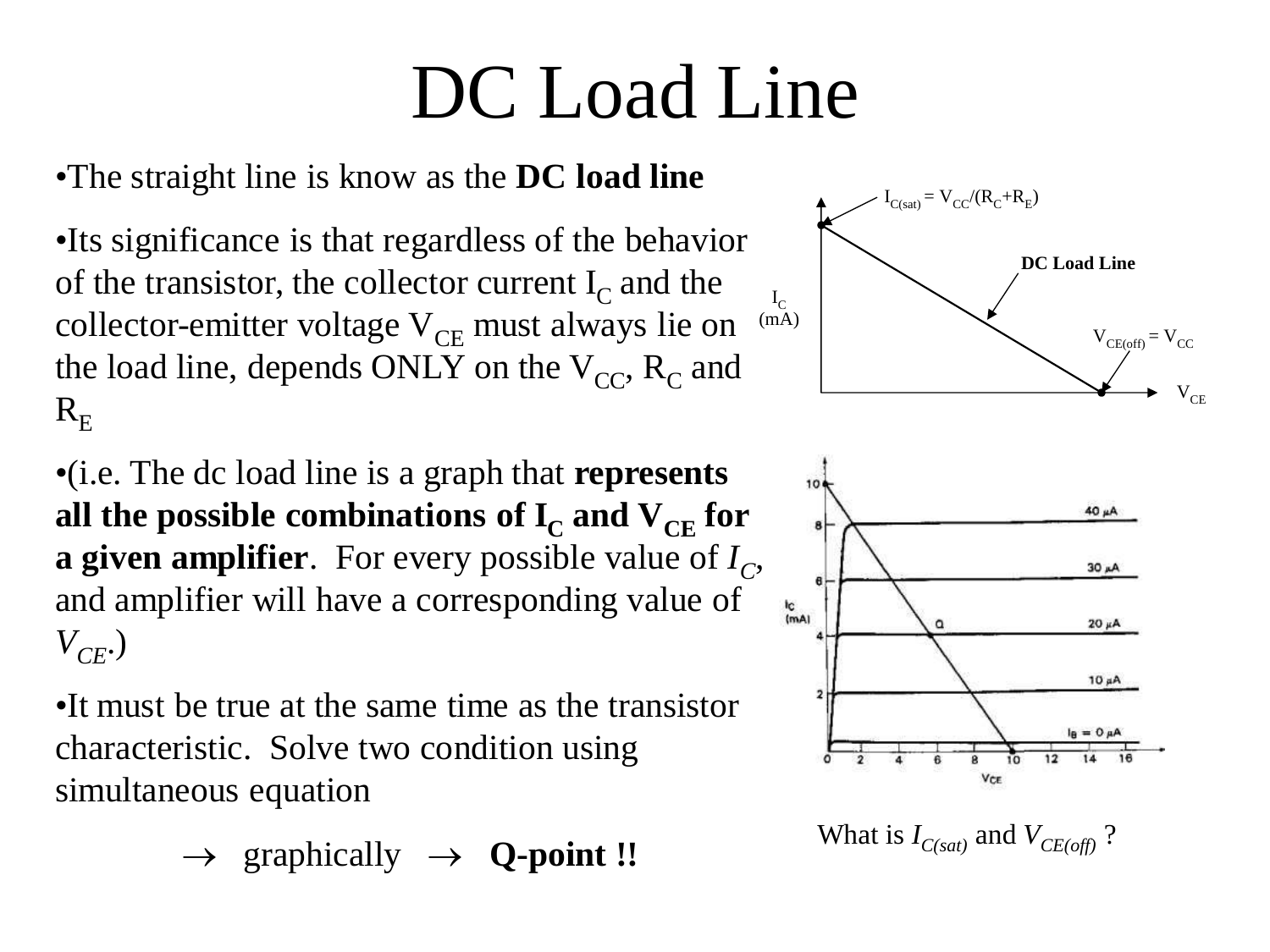# Q-Point (Static Operation Point)

- When a transistor does not have an **ac input**, it will have **specific dc values** of  $I_C$  and  $V_{CE}$ .
- These values correspond to a specific point on the **dc load line**. This point is called the *Q-point*.
- The letter *Q* corresponds to the word (Latent) **quiescent**, meaning **at rest**.
- A quiescent amplifier is one that has no ac signal applied and therefore has constant dc values of  $I_C$ and  $V_{CF}$ .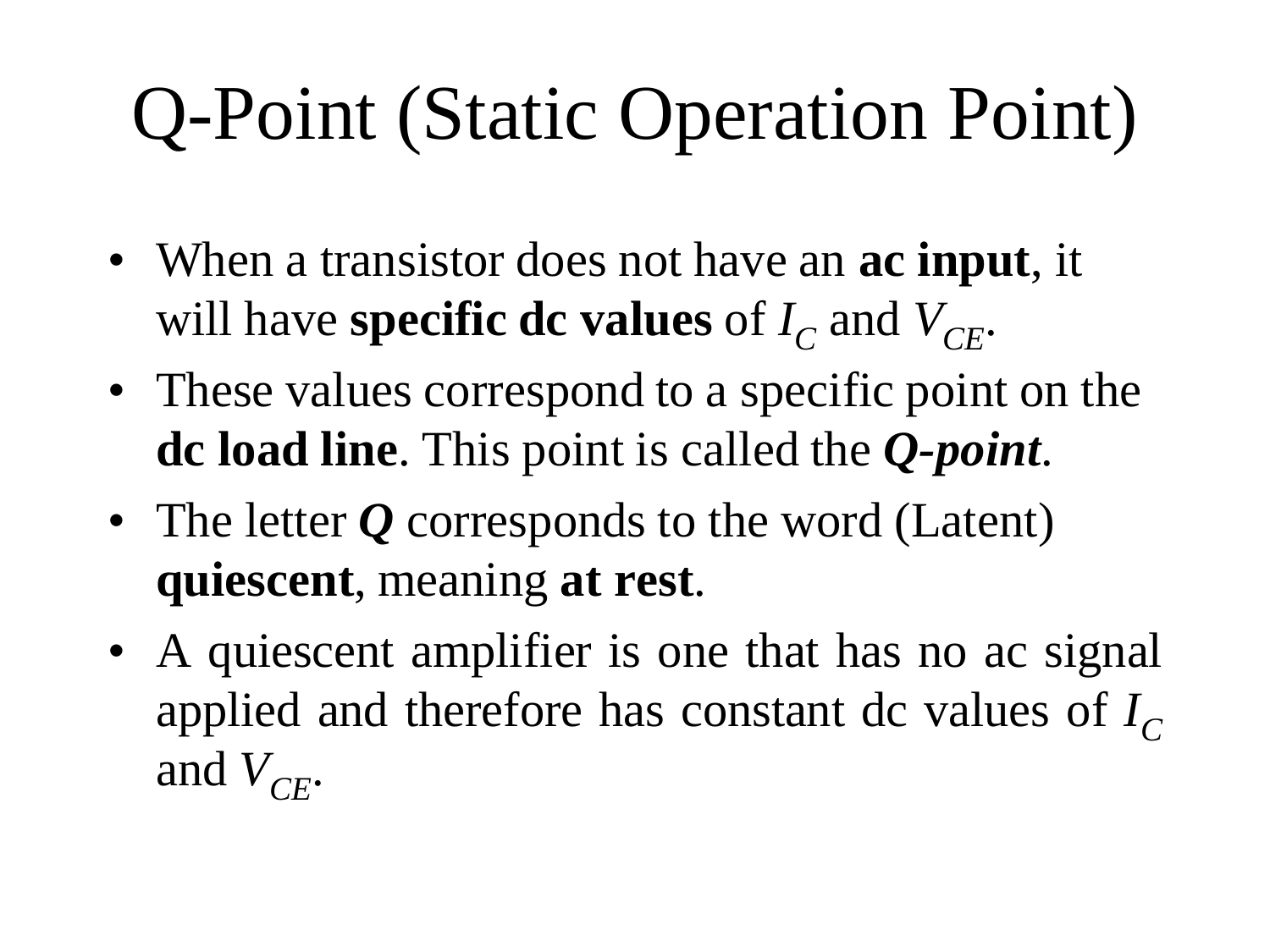# Q-Point (Static Operation Point)

- The intersection of the dc bias value of  $I_B$  with the dc load line determines the *Q*-point.
- It is desirable to have the *Q*point centered on the load line. Why?
- When a circuit is designed to have a centered *Q*-point, the amplifier is said to be midpoint biased.
- Midpoint biasing allows optimum ac operation of the amplifier.

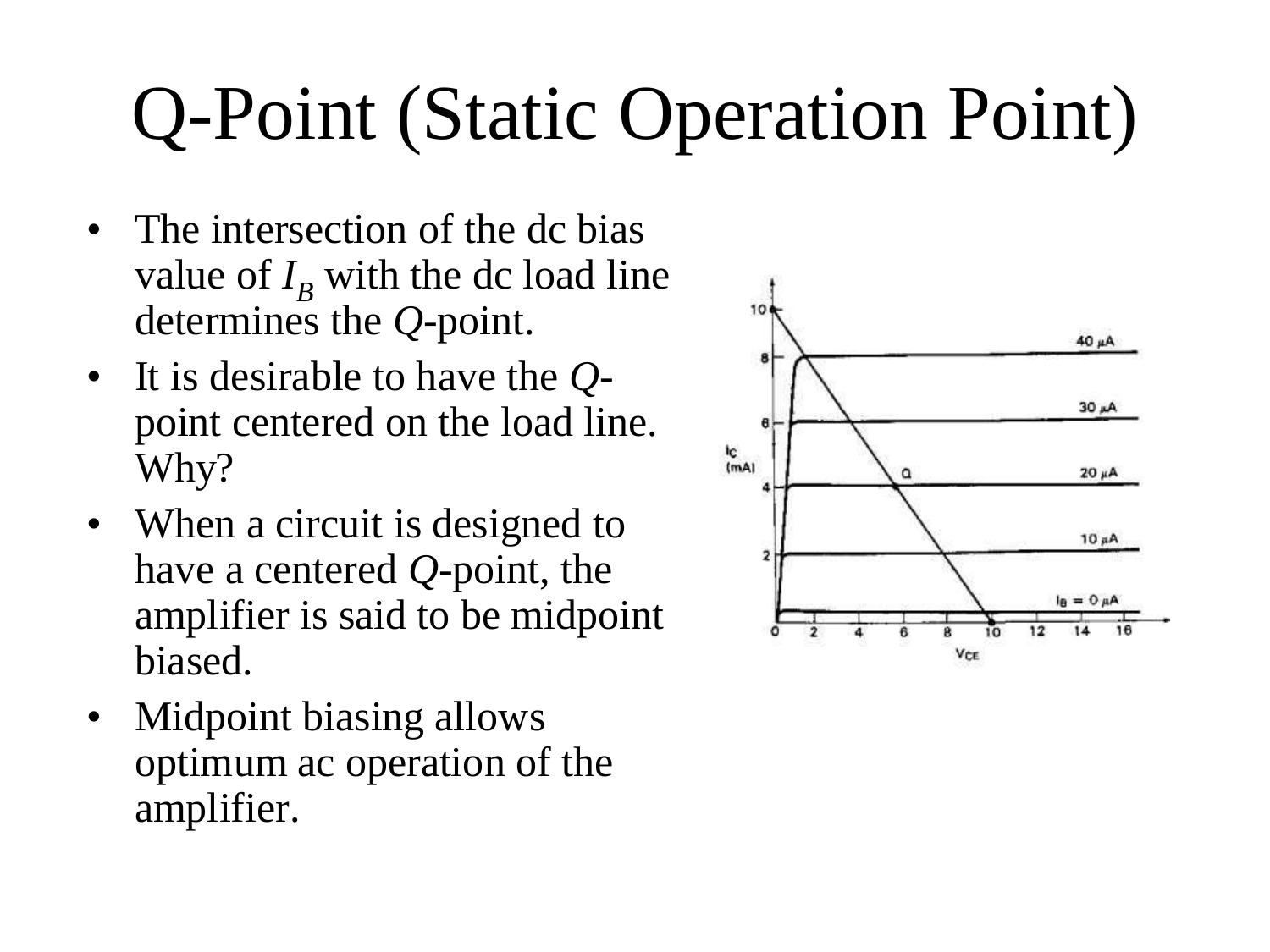# DC Biasing + AC signal

- When an **ac signal** is applied to the base of the transistor,  $I_C$  and  $V_{CE}$  will both vary around their *Q*-point values.
- When the *Q*-point is **centered**,  $I_C$  and  $V_{CE}$ can both make the **maximum** possible transitions above and below their initial dc values.
- When the *Q*-point is **above** the center on the load line, the input signal may cause the transistor to saturate. When this happens, a part of the output signal will be *clipped* off.
- When the *Q*-point is **below** midpoint on the load line, the input signal may cause the transistor to cutoff. This can also cause a portion of the output signal to be clipped.

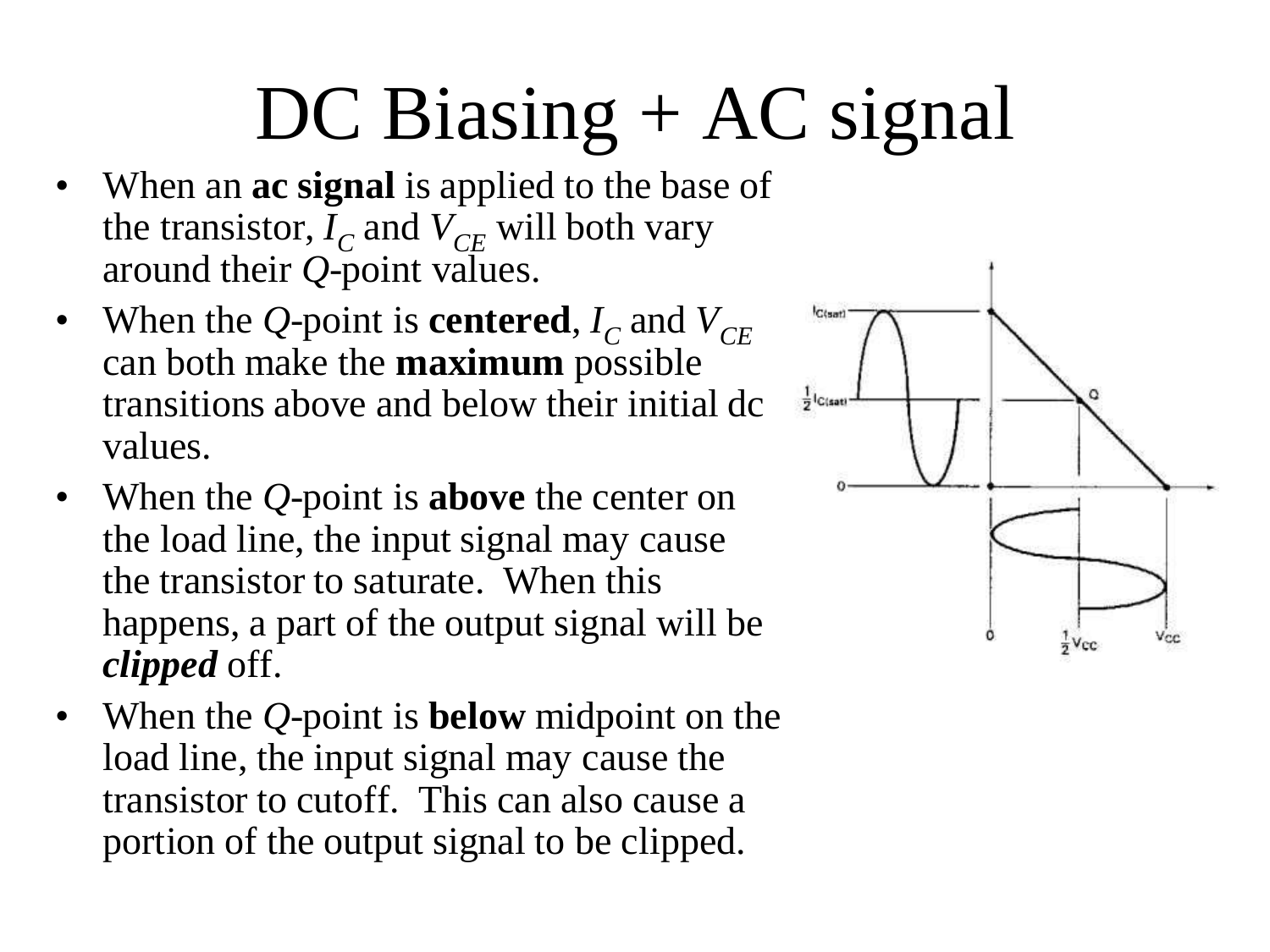#### DC Biasing + AC signal



(a) Limited by saturation

(b) Limited by cutoff

(c) Centered Q-point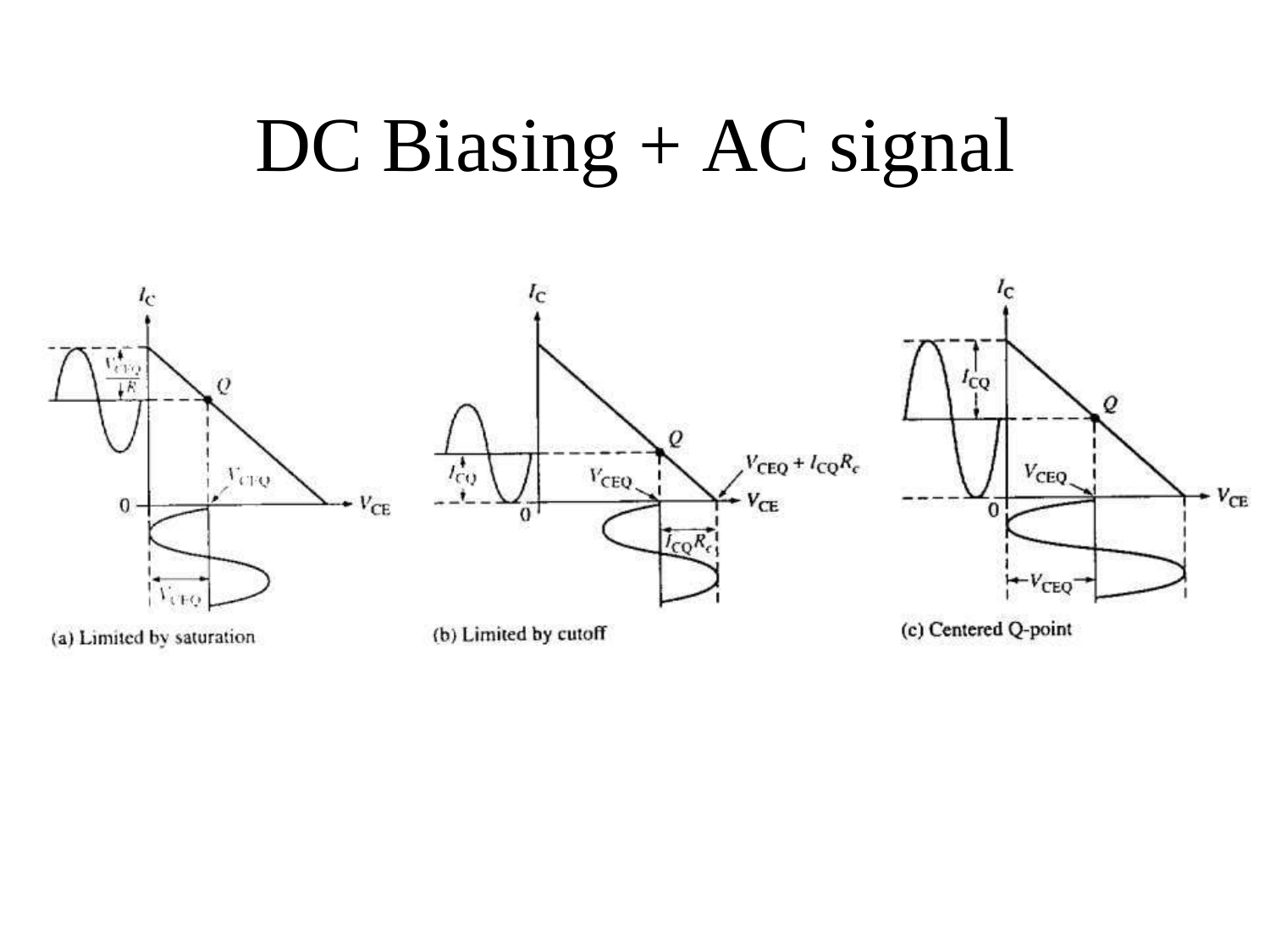#### DC and AC Equivalent Circuits





Bias Circuit DC equivalent circuit

AC equivalent circuit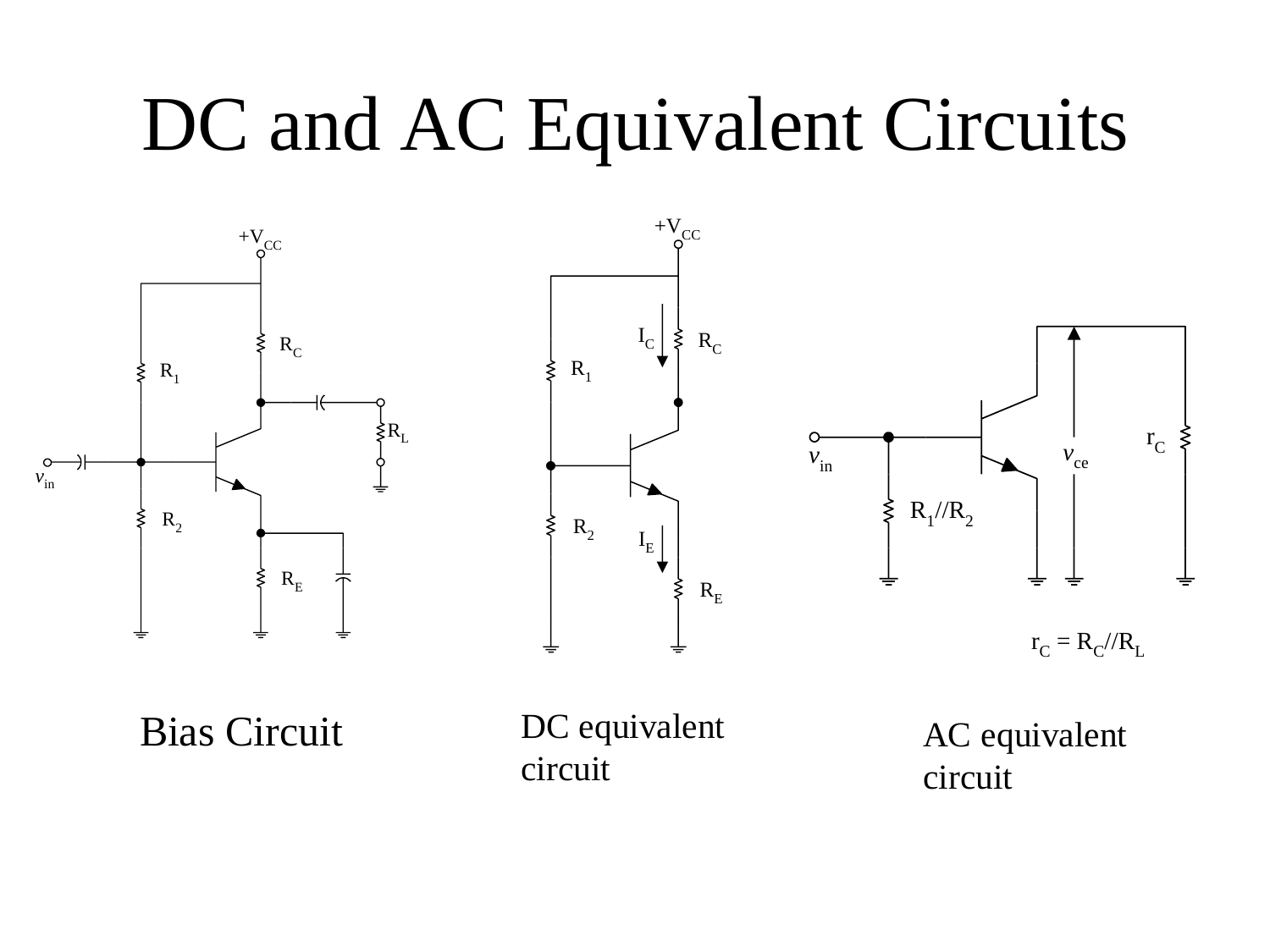### AC Load Line



- The ac load line of a given amplifier will **not follow** the plot of the dc load line.
- This is due to the dc load of an amplifier is different from the ac load.



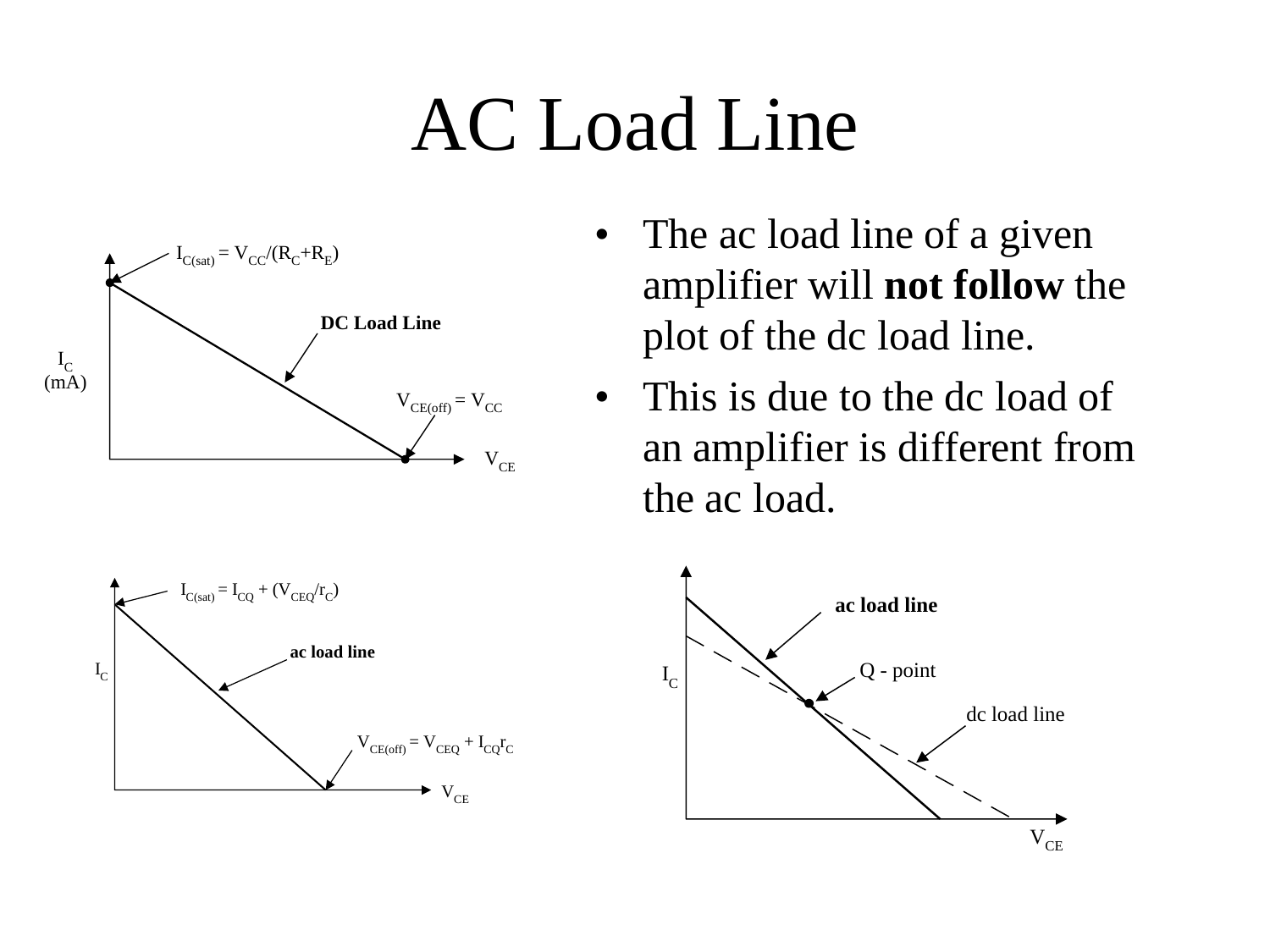## AC Load Line

What does the ac load line tell you?

- The ac load line is used to tell you the maximum possible output voltage swing for a given common-emitter amplifier.
- In other words, the ac load line will tell you the maximum possible peak-to-peak output voltage  $(V_{pp})$ from a given amplifier.
- This maximum  $V_{pp}$  is referred to as the **compliance** of the amplifier.

(AC Saturation Current  $I_{c(sat)}$ , AC Cutoff Voltage  $V_{CE(off)}$ )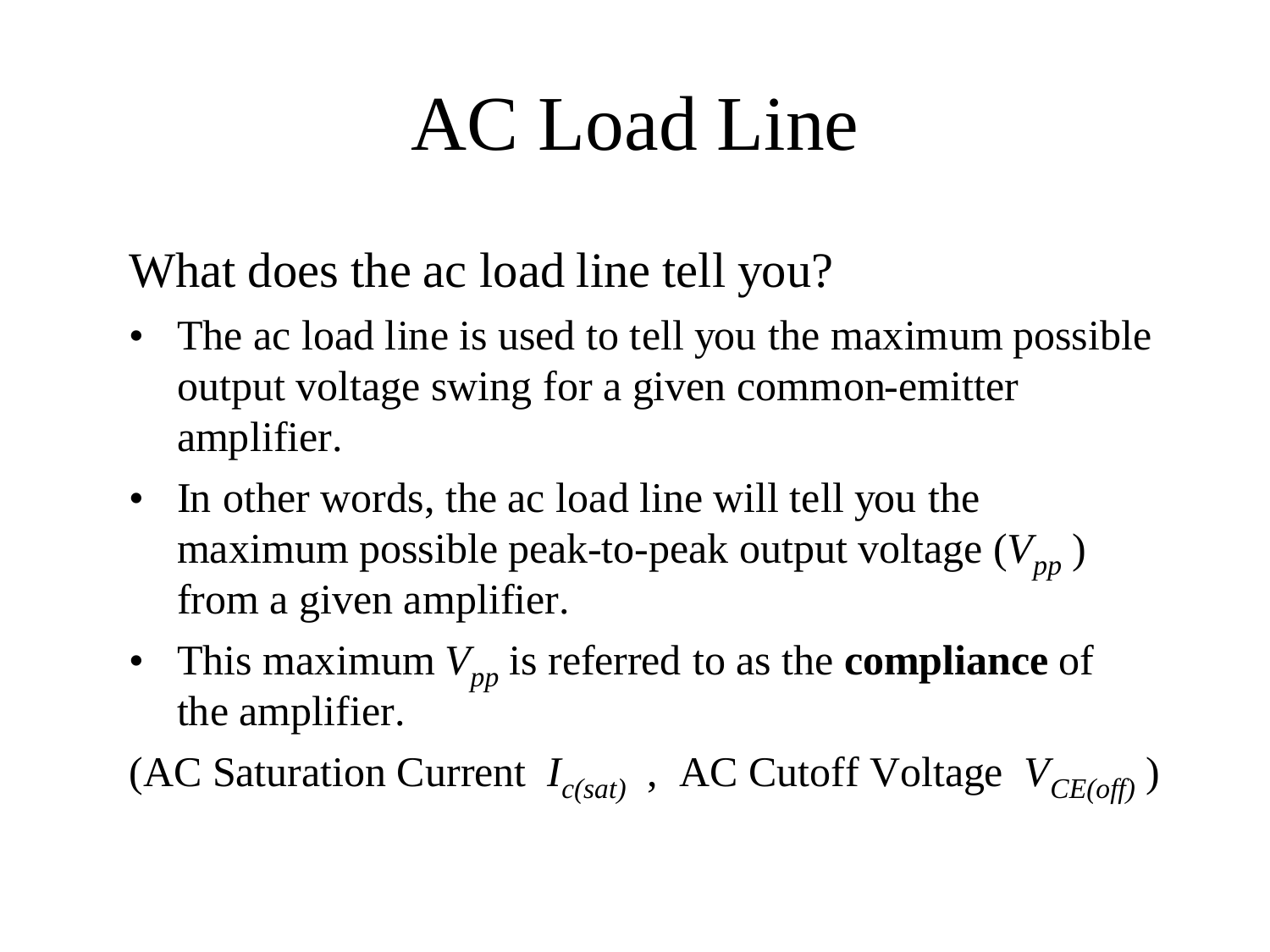#### AC Saturation Current and AC Cutoff Voltage

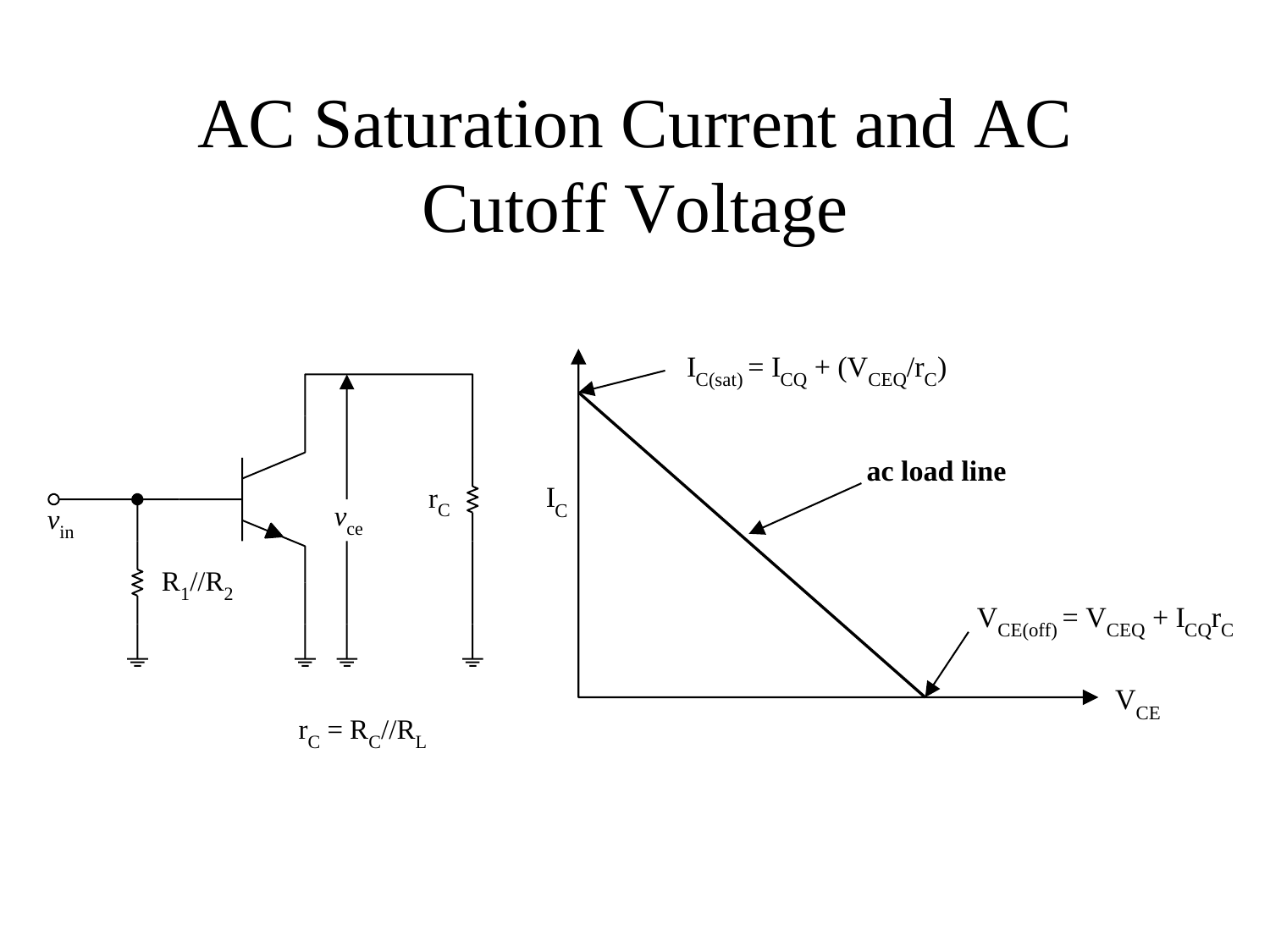## Amplifier Compliance

- The ac load line is used to tell the *maximum possible output voltage swing for a given common-emitter amplifier*. In another words, the ac load line will tell the maximum possible peakto-peak output voltage  $(V_{pp})$  from a given amplifier. This maximum  $V_{pp}$  is referred to as the *compliance* of the amplifier.
- The compliance of an amplifier is found by determine the maximum possible of  $I_C$  and  $V_{CE}$ from their respective values of  $I_{CO}$  and  $V_{CEO}$ .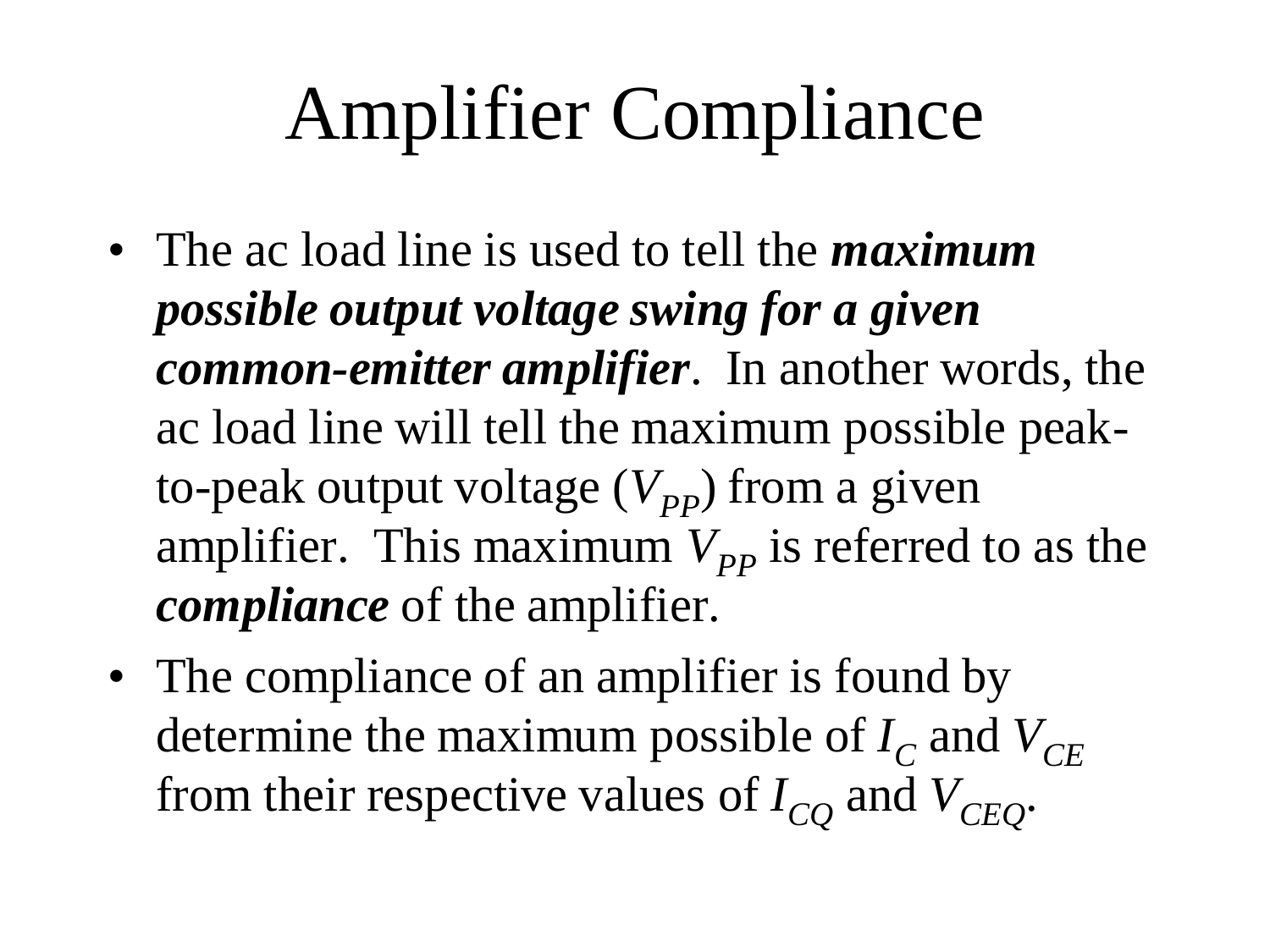#### Maximum Possible Compliance



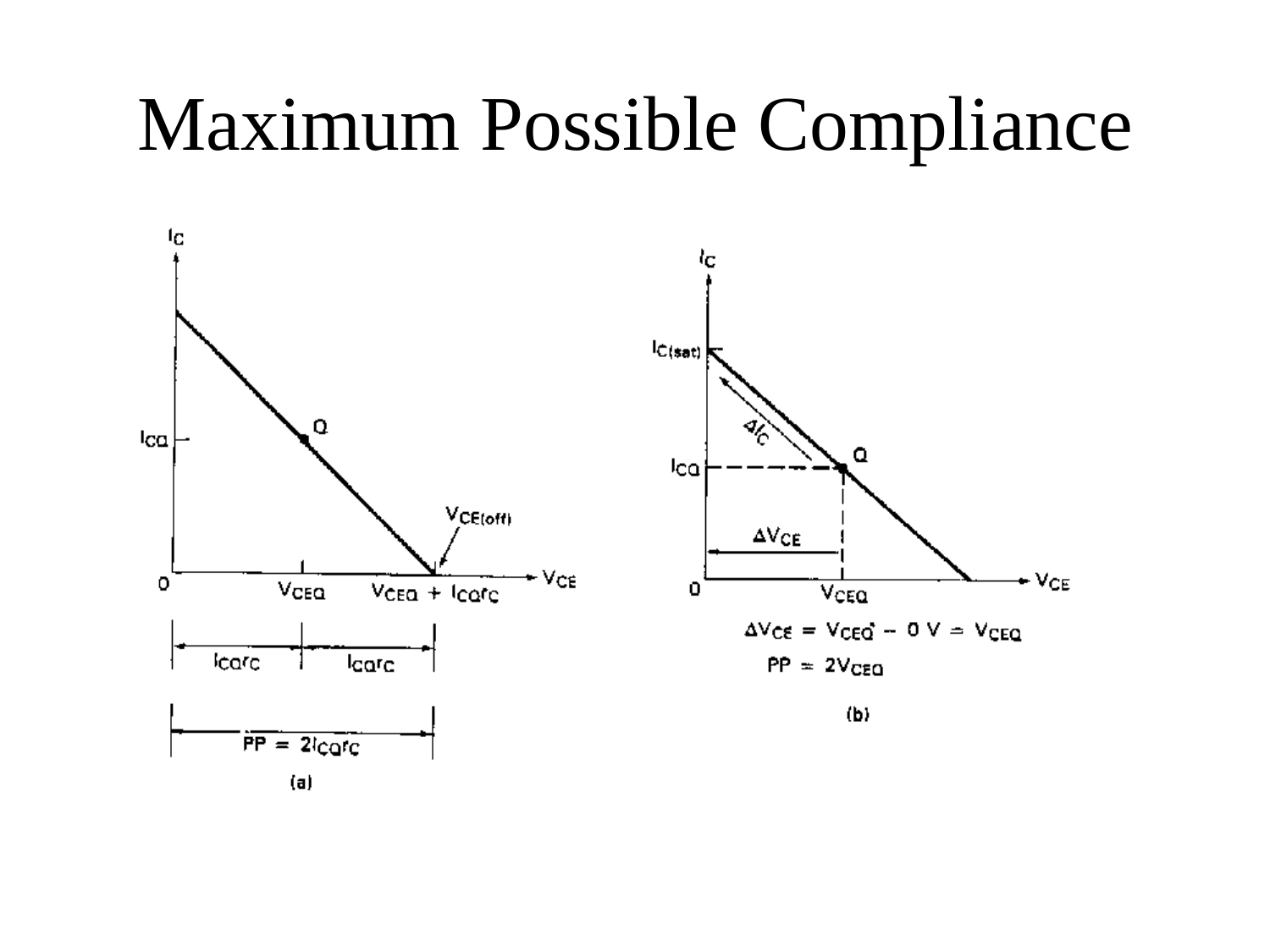### **Compliance**

The maximum possible transition for  $V_{CE}$  is equal to the difference between  $V_{CE(off)}$  and  $V_{CEO}$ . Since this transition is equal to  $I_{CQ}r_C$ , the maximum peak output voltage from the amplifier is equal to  $I_{CQ}r_C$ . Two times this value will give the maximum peak-to-peak transition of the output voltage:

$$
V_{PP} = 2I_{CQ}r_C
$$
 (A)

 $V_{pp}$  = the output compliance, in peak-to-peak voltage  $I_{CO}$  = the quiescent value of  $I_C$  $r_c$  = the ac load resistance in the circuit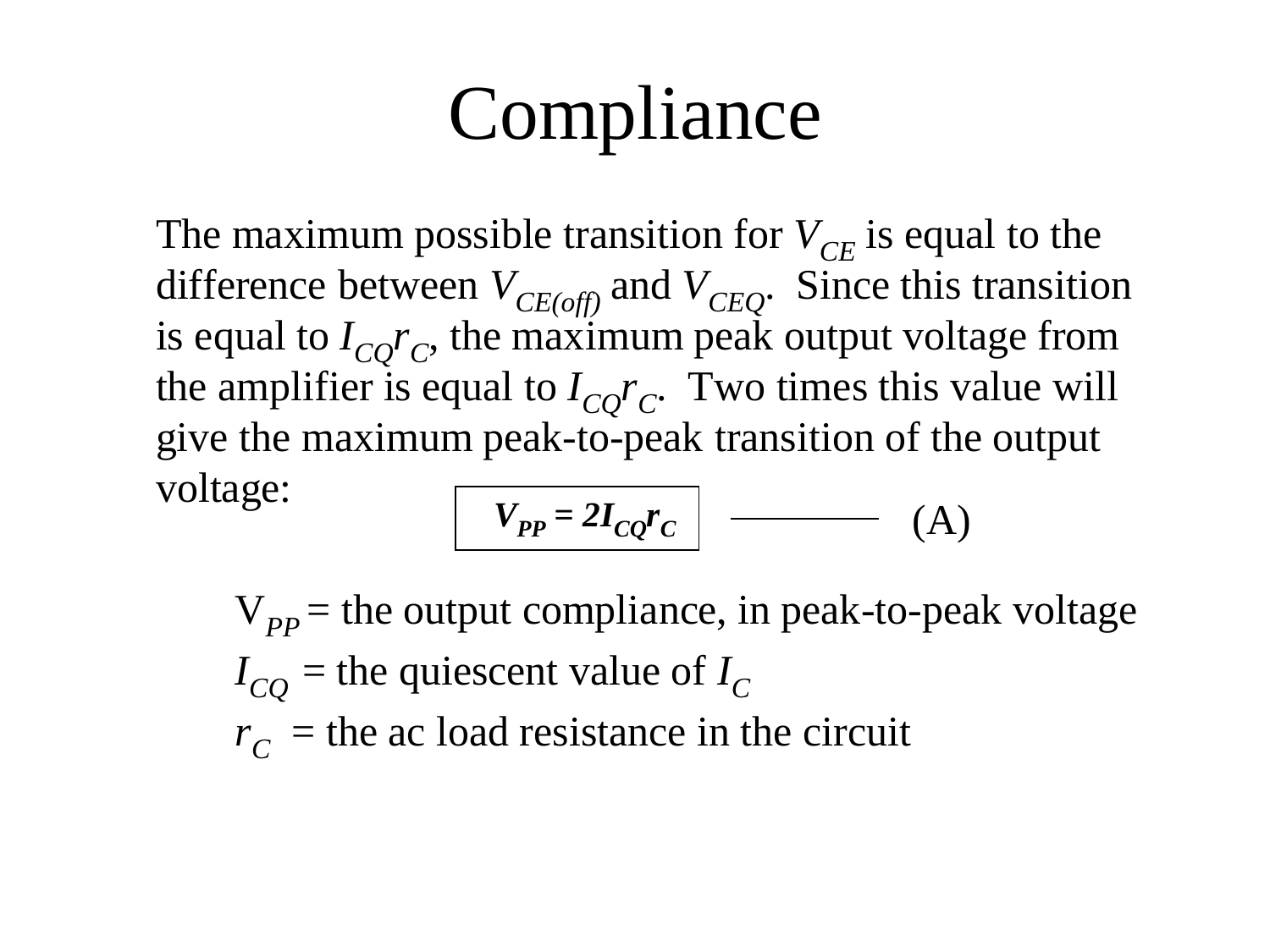## **Compliance**

When  $I_C = I_{C(sat)}$ ,  $V_{CE}$  is ideally equal to 0V. When  $I_C = I_{CO}$ ,  $V_{CE}$ is at  $V_{CEO}$ . Note that when  $I_C$  makes its maximum possible transition (from  $I_{CO}$  to  $I_{C(sat)}$ ), the output voltage changes by an amount equal to  $V_{CEO}^{\sim}$ . Thus the maximum peak-to-peak transition would be equal to twice this value:

$$
V_{PP} = 2V_{CEQ} \qquad (B)
$$

- Equation (A) sets the limit in terms of  $V_{CE(off)}$ . If the value obtained by this equation is exceed, the output voltage will try to exceed  $V_{CE(off)}$ , which is not possible. This is called cutoff clipping, because the output voltage is clipped off at the value of  $V_{CE(off)}$ .
- Equation (B) sets of the limit in terms of  $I_{C(sat)}$ . If the value obtained by this equation is exceed, the output will experience saturation clipping.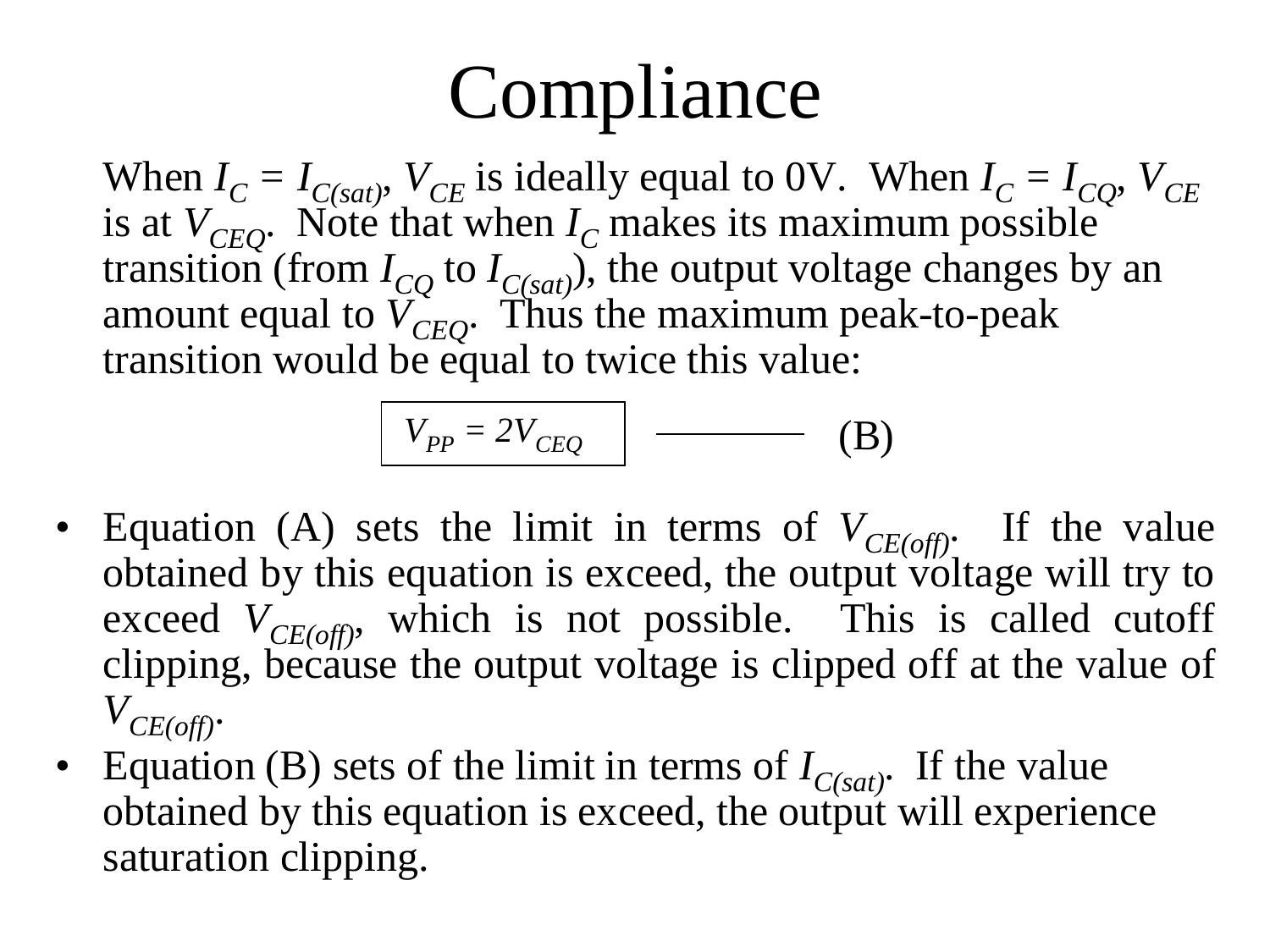## Cutoff and Saturation Clipping

• When determining the output compliance for a given amplifier, solve both equation (A) and (B). *The lower of the two results is the compliance of the amplifier.*